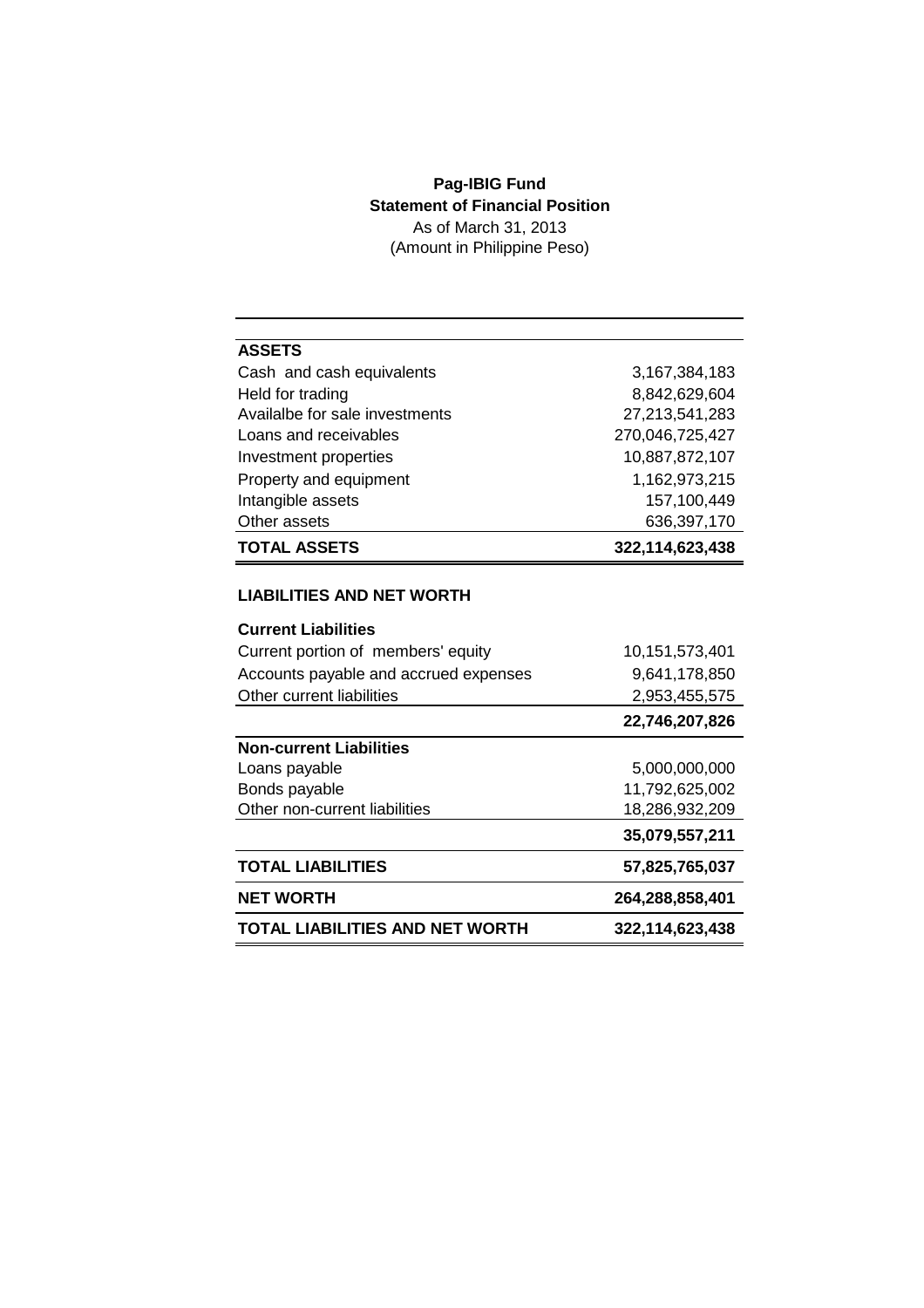# **Pag-IBIG Fund Statement of Comprehensive Income**

For the Period Ended March 31, 2013 (Amounts in Philippine Peso)

| <b>INTEREST INCOME</b>                          |               |
|-------------------------------------------------|---------------|
| Loans and receivables                           | 5,354,613,735 |
| Trading and investment securities               | 525,324,788   |
| Deposits with banks and others                  | 10,233,829    |
|                                                 | 5,890,172,352 |
| <b>INTEREST EXPENSE</b>                         |               |
| Loans payable                                   | 58,722,527    |
| Bonds payable                                   | 169,612,986   |
|                                                 | 228,335,513   |
| <b>NET INTEREST INCOME</b>                      | 5,661,836,839 |
| <b>OTHER INCOME</b>                             |               |
| Service fees                                    | 468,158,022   |
| <b>Miscellaneous</b>                            | 113,214,702   |
|                                                 | 581,372,724   |
| <b>TOTAL OPERATING INCOME</b>                   | 6,243,209,563 |
| <b>OTHER EXPENSES</b>                           |               |
| Provision for impairment and other losses       | 348,674,266   |
| Compensation and fringe benefits                | 632,179,375   |
| Occupancy and equipment-related costs           | 111,174,503   |
| Foreign Exchange Loss                           | 23,636,813    |
| Foreclosure and acquired asset management costs | 55,836,103    |
| Depreciation and amortization                   | 55,487,588    |
| Miscellaneous                                   | 263,384,532   |
| <b>TOTAL OPERATING EXPENSES</b>                 | 1,490,373,180 |
| <b>COMPREHENSIVE INCOME</b>                     | 4,752,836,383 |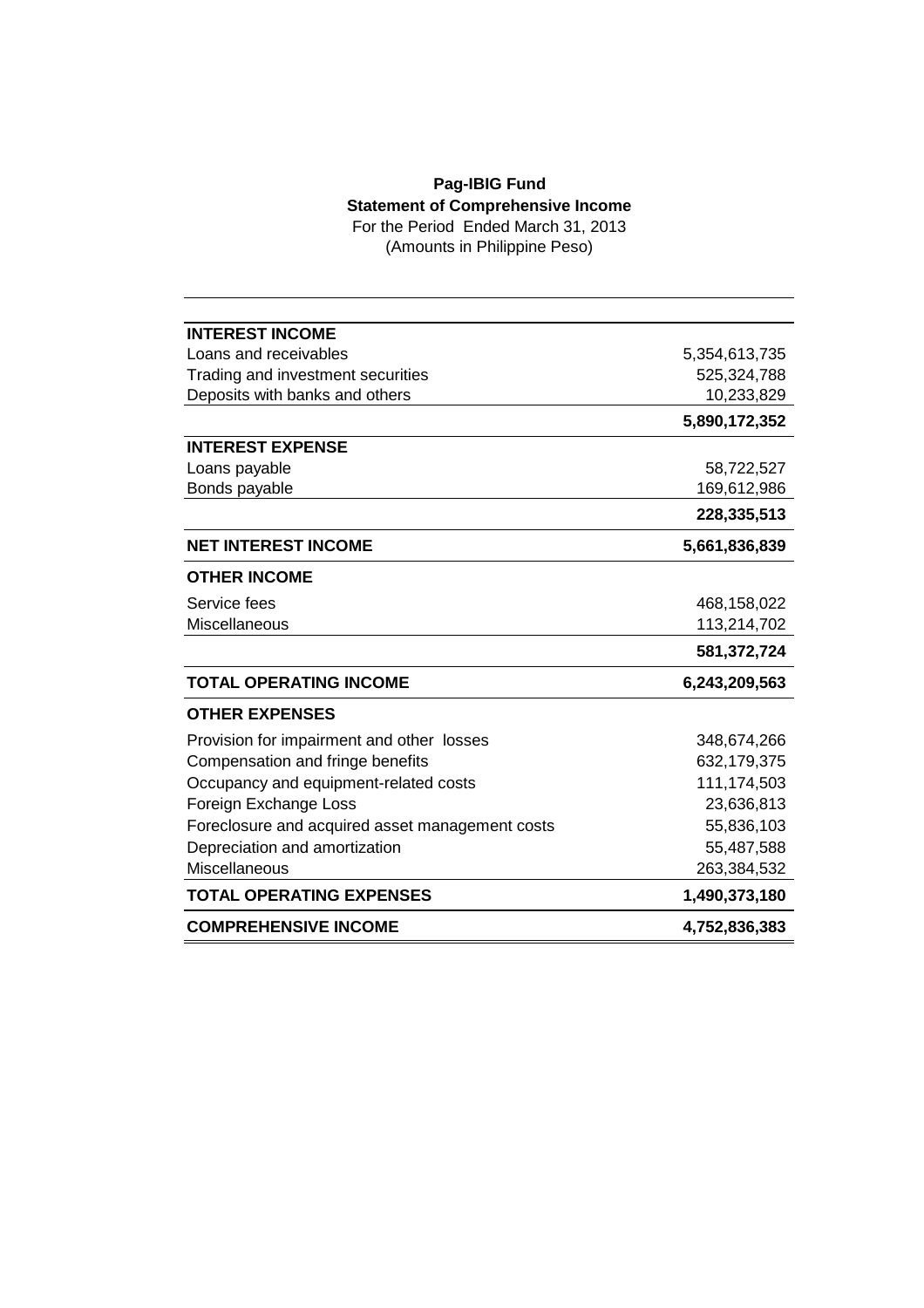## **Pag-IBIG Fund Statement of Changes in Net Worth** For the Period Ended March 31, 2013(Amount in Philippine Peso)

|                                                     | <b>Members' Equity</b> | Reserve for<br>Losses    | <b>Donated</b><br><b>Surplus</b> | <b>Retained Earnings</b> | <b>Total Net Worth</b> |
|-----------------------------------------------------|------------------------|--------------------------|----------------------------------|--------------------------|------------------------|
| January 1, 2013                                     | 219,798,281,640        | 163,411,503              | 250.890                          | 35,905,294,252           | 255,867,238,285        |
| <b>Collections of Members' Contribution</b>         | 6,522,060,491          | $\blacksquare$           |                                  |                          | 6,522,060,491          |
| <b>Dividends</b>                                    | 9,276,956,830          | $\overline{\phantom{0}}$ |                                  | (9,276,956,830)          |                        |
| Comprehensive income                                |                        |                          |                                  | 4,752,836,383            | 4,752,836,383          |
| Net movement of HFC/Unclaimed savings/correction of |                        |                          |                                  |                          |                        |
| prior years' errors                                 |                        | 250.609                  |                                  | (27, 593, 556)           | (27, 342, 947)         |
| Provident claims                                    | (2,825,933,811)        | $\overline{\phantom{0}}$ |                                  |                          | (2,825,933,811)        |
| March 31, 2013                                      | 232,771,365,150        | 163,662,112              | 250,890                          | 31,353,580,249           | 264,288,858,401        |